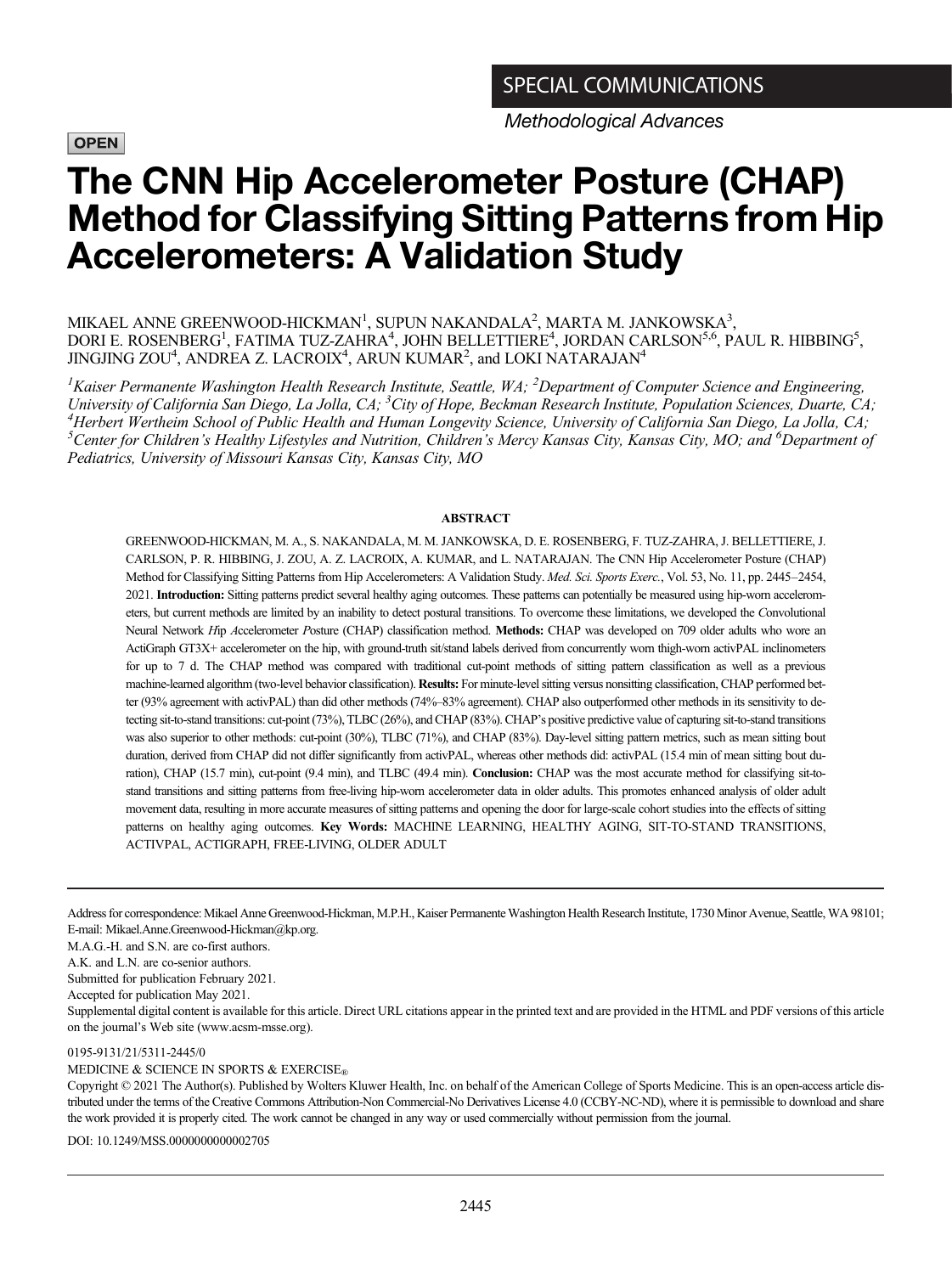Sedentary behavior is a severe and prevalent health risk for older adults comprising 10–14 h of older adults' days  $(1-6)$ . Recent evidence suggests that there may be additional risk associated with sitting for prolonged periods of time independent of the total time spent sitting (7–9). The latter findings have led to increased interest in the study of "sitting patterns," which refers to the number and duration of sitting bouts (i.e., continuous periods of sitting) versus nonsitting bouts (i.e., continuous periods of standing or stepping), as well as the postural transitions between them. Sitting patterns can be quantified using metrics such as number of daily sit-to-stand transitions, number of daily sitting bouts, number of daily prolonged sitting bouts  $(\geq 30 \text{ min})$ , mean sitting bout duration (total daily sitting time/total sit-tostand transitions), and usual bout duration (the sitting bout duration at or above which 50% of an individual's sitting time is accumulated) (8,10).

Sitting patterns are generally measured using thigh or hipworn accelerometers; however, to date, hip-worn accelerometry is the best approach to measure motion and movement (sedentary behavior), whereas thigh-worn devices are better at measuring posture and postural transitions (sitting patterns) (11–13). Although systems using several sensors can measure both sedentary behavior and sitting patterns (14), it is desirable for participant ease and comfort to have one device that can measure both with high validity. Measures of sitting patterns derived from cut-point–based hip-worn accelerometer data do not adequately measure the postural transitions that form the basis of sitting pattern metrics, including overestimating the number of sit-to-stand transitions and underestimating prolonged sitting time (15–17). Progress in machine learning techniques may make it possible to address hip-worn accelerometry's major limitation and close the gap in sitting pattern measurement between hip-worn and thigh-worn accelerometers, as evidenced by developments in related areas such as activity type and intensity classification (18–21). However, the ability of current algorithms to identify the postural transitions (sit-to-stand) needed to measure sitting patterns in free-living populations is low, and there is a lack of algorithms that are specifically trained to identify transitions (22–24).

Thigh-worn inclinometers such as activPAL have been shown to accurately capture sit-to-stand transitions and can be used as high-frequency ground truth in posture labeling because data are provided many times per second (25). In previous work, we have demonstrated that activPAL data can be used to train machine learning models for capturing postural transitions in free-living hip-worn accelerometer data, although a small sample with low generalizability was used (26,27). Here we build on this previous work and describe the training and validation of a Convolutional Neural Network (CNN) + bidirectional long short-term memory network (BiLSTM) model designed to classify sitting patterns as well as sedentary behavior from hip-worn ActiGraph accelerometer data. We dub this algorithm the CNN Hip Accelereometer Posture (CHAP) method and detail its superior accuracy for identifying sit-to-stand transitions using data from 709 older men and women who concurrently wore hip-worn ActiGraph accelerometers and thigh-worn activPAL inclinometers for up to 7 d.

# METHODS

## Parent Study

Data were obtained from the Adult Changes in Thought (ACT) study, an ongoing longitudinal cohort study that maintains an active enrollment of approximately 2000 older adults (≥65-yr old) in Washington State. The ACT study began in 1994 to investigate risk factors for development of dementia and has since provided a unique opportunity to additionally study a wide range of noncognitive factors of healthy aging. Starting in 2016, the ACT activity monitor substudy (ACT-AM) was initiated, adding a device-based activity monitoring component to capture the spectrum of sedentary and physically active patterns (28). Participants were excluded from ACT-AM if they were wheelchair bound, receiving hospice or care for a critical illness, or resided in a nursing home, or if memory problems became evident during testing. The remaining participants were asked to wear a hip-worn ActiGraph wGT3X+ (ActiGraph LLC, Pensacola, FL), activated using ActiLife software to capture 30-Hz triaxial (i.e., data captured from three spatial axes) data and worn on an elastic belt situated so the device rests on the right side at the level of the suprailiac crest, and a thigh-worn activPAL micro3 (PAL Technologies, Glasgow, Scotland, United Kingdom), activated using a 10-s minimum threshold for labeling postural transitions and secured to the front, center thigh with waterproofed materials. Participants were asked to wear both devices 24 h·d<sup>-1</sup> for 1 wk. Although some participants elected only to wear one device, most wore both simultaneously. Participants also recorded self-reported sleep logs throughout their device wear. Ethics approval was obtained from the Kaiser Permanente Washington institutional review board (approval no. 821300). All participants provided written informed consent.

## Data Cleaning and Preprocessing

In-bed and accelerometer nonwear time was removed from the device data. The collected self-reported sleep logs were used to identify and remove in-bed time. Missing sleep log information was imputed using person-specific means, when available, or using the sample average. To identify and remove periods of nonwear, ActiGraph accelerometer data were processed using the Choi algorithm (29,30) applied to vector magnitude counts per minute using a 90-min window, 30-min streamframe, and 2-min tolerance.

For inclusion in this study, data were required from both the ActiGraph and activPAL devices simultaneously. Participants were excluded if data from either of the monitors were missing or invalid. No minimum wear time criteria were required; all days with concurrent device wear for any length of time were considered valid days and were included in the sample. After restricting to waking wear time on both devices, visual inspection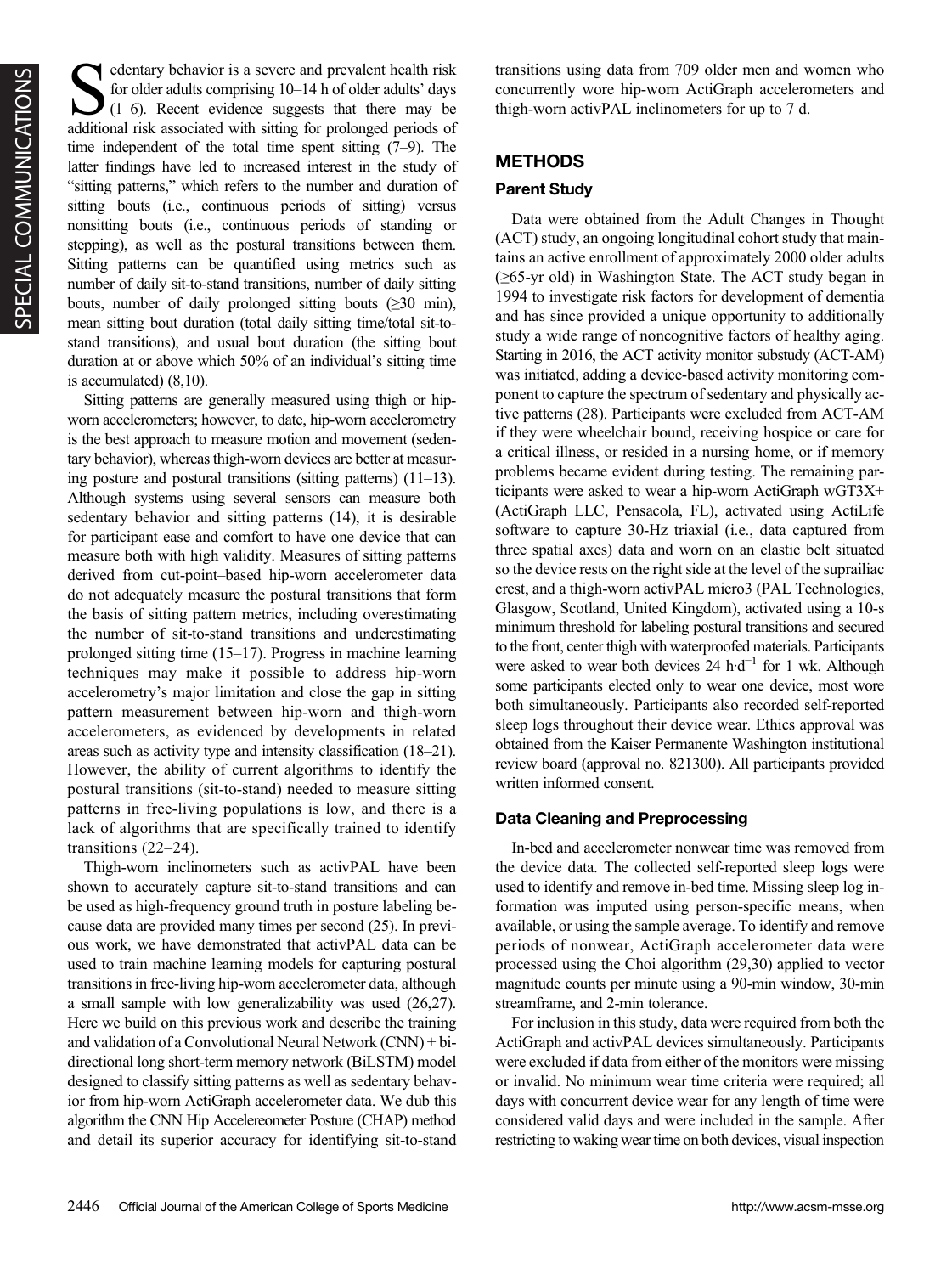was used to define invalid data based on time drift between the monitors, a phenomenon in which data collected from one device seem to gradually lose or gain time when compared with another device resulting in the two data streams no longer aligning (Figure, Supplemental Digital Content–Appendix, which depicts an example of drift between activPAL and ActiGraph, [http://](http://links.lww.com/MSS/C335) [links.lww.com/MSS/C335\)](http://links.lww.com/MSS/C335) (31).

### CHAP Design

The CHAP method was developed using a deep neural network (32) to classify sitting versus nonsitting behavioral postures and postural transitions from 10-Hz triaxial ActiGraph data (downsampled from 30-Hz via boxcar aggregation to reduce the size of the dataset). All computations were made on 10-s nonoverlapping windows of continuous 10-Hz data, each containing 100 triaxial acceleration values. The 10-s window size was chosen to align with activPAL's 10-s minimum threshold for labeling postural transitions. We used a model architecture family called CNN-BiLSTM architecture (33), which has three main components: 1) a CNN base (34), 2) a BiLSTM network (35), and 3) a softmax output layer akin to a logistic regression classifier (36). The first component automatically extracted features for identifying sitting versus nonsitting for each time point, the second component refined these features by considering neighboring time points and the most likely sequence of events, and the third component converted the extracted features to a final classification label (sitting or nonsitting). Hereinafter, detailed descriptions are given for each component of CHAP and the unique way these components work synergistically.

CNN. After partitioning both activPAL and triaxial ActiGraph data into nonoverlapping 10-s increments, features were extracted for each window. Unlike traditional machine learning models that target certain predefined features (e.g., time- or frequency-domain summary values), the CNN automatically learned its own features by repeatedly convolving the raw triaxial data, with each convolution using a different kernel. During training, the model learned the parameters of each kernel, which enabled the convolution-based features to capture the relevant information for the posture classification task.

BiLSTM. The CNN classifications were made under the assumption that all 10-s windows contained independent and identically distributed data (37). Human behavior does not meet these conditions, as a given action will generally be influenced by the preceding actions. Therefore, it was important to account for this temporal dependence (38), which necessitated layering the BiLSTM on top of the CNN. The BiLSTM component automatically learned temporal features from the patterns of variations across time to differentiate activities. The BiLSTM component took in a sequence of features produced by the CNN component for a window of input data and output another sequence of BiLSTM-extracted features corresponding to each 10-s window of the input. During training, the parameters of the BiLSTM component were adjusted to properly smooth the output so that there was minimal opportunity for the model to insert spurious interruptions during continuous sitting or nonsitting bouts.

CNN and BiLSTM featurization relationship. The CNN and BiLSTM components have a complementary relationship in how they featurized the data for classification. The CNN captured behaviors at a lower temporal granularity using the immediate temporal relationships within the classification window (10 s). This helped identify sudden changes in the base accelerometer features, for example, those caused by transitions. In a sense, similar to how two-dimensional CNNs exploit spatial dependencies in image pixels to extract relevant features, our one-dimensional CNN effectively treated time series as "one-dimensional images" across time. The BiLSTM's memory cells "remembered" patterns in the extracted CNN features over time to discern higher-level behaviors with longer temporal relationships. This helped identify both nonchanges in the base features, for example, those during sitting (or nonsitting) bouts, as well as reoccurring changes, for example, back-to-back transitions. Together, these capabilities demonstrated the power of modern deep learning in automatically featurizing low-level sequence data: myriad manually tuned temporal thresholds are replaced with compact end-to-end learned neural architectures.

Softmax output layer. The output of the BiLSTM component was a sequence of intermediate features corresponding to a window of input data. To perform the final behavior classification on the extracted features, we used a Softmax layer. The Softmax layer converts input features to final probabilities of each 10-s time interval belonging to sitting or nonsitting behavior. We then selected the most probable label as the final classification.

#### CHAP Development and Evaluation

The sample was divided into a training sample  $(n = 399$  participants), a holdout validation sample ( $n = 97$ ), and a test sample ( $n = 213$ ). The training and validation samples were used to determine the optimal settings for CHAP, whereas the test sample was withheld until final models were selected and used for a performance comparison of CHAP and two other commonly used sitting pattern classification methods (described hereinafter). Given the large number of steps and parameter tuning that occurs when building CNN models, a test dataset was critical for obtaining unbiased estimates of model performance.

Model development. The CHAP method was trained end to end using the backpropagation technique (32), meaning that output from each layer was sequentially fed into the subsequent layer to generate a final output. During training, we fed each window of input ActiGraph data through CHAP, generating classifications for each 10-s time interval in each input window. We then compared classifications with the activPAL-derived ground-truth labels corresponding to the same 10-s input window in question, which are assigned based on the majority activPAL-designated posture in a given 10-s window (note: in the case of a tie, the sitting label was chosen). Based on this comparison, we then used the backpropagation method to update the learnable parameters in the model in order to minimize the cross-entropy of classifications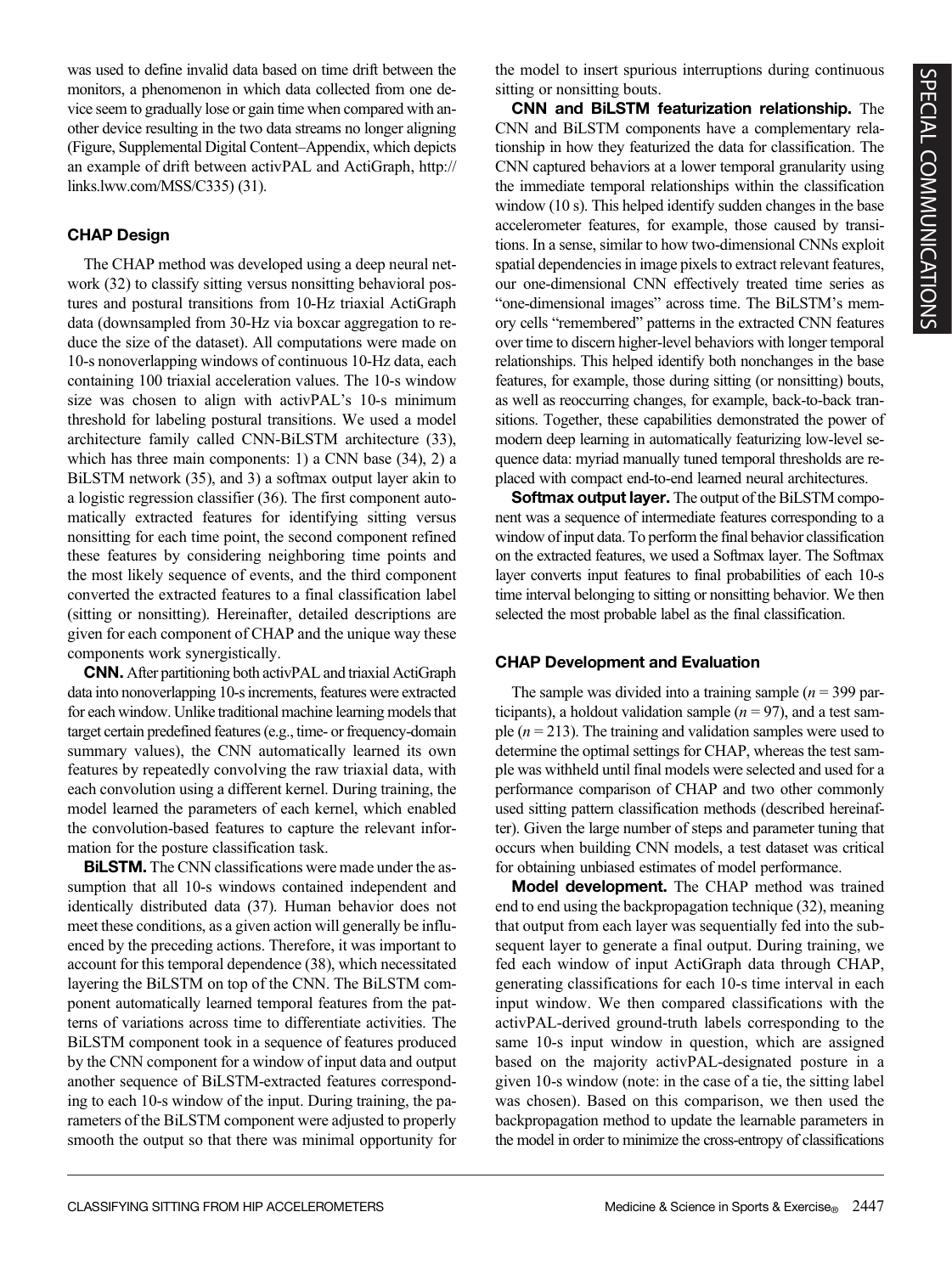Confusion Matrix of Actual and Predicted 10-s Segments

|                      |                                       | <b>Predicted Sitting</b>                                                                                                                                                         | <b>Predicted Nonsitting</b> |  |  |
|----------------------|---------------------------------------|----------------------------------------------------------------------------------------------------------------------------------------------------------------------------------|-----------------------------|--|--|
| Actual sitting       |                                       |                                                                                                                                                                                  |                             |  |  |
| Actual nonsitting    |                                       |                                                                                                                                                                                  |                             |  |  |
| Metric               | <b>Definitiont</b>                    | Interpretation                                                                                                                                                                   |                             |  |  |
| Accuracy             | $(a + d)/(a + b + c + d)$             | Proportion of segments correctly predicted                                                                                                                                       |                             |  |  |
| Sensitivity          | $a/(a + b)$                           | Proportion of activPAL sitting segments that were predicted sitting. Shows out of all the activPAL sitting<br>segments, how many were correctly precited as sitting              |                             |  |  |
| Specificity          | $d/(c+d)$                             | Proportion of activPAL nonsitting segments that were predicted nonsitting. Shows out of all the<br>activPAL not sitting minutes, how many were correctly predicted as nonsitting |                             |  |  |
| Balanced accuracy    | $0.5a/(a + b) + 0.5d/(c + d)$         | Average of sensitivity and specificity                                                                                                                                           |                             |  |  |
| Sitting time MAPE    | 100 ( $ (a + b) - (a + c) /(a + b)$ ) | Absolute percent error in total predicted sitting time (vs total actual sitting time)                                                                                            |                             |  |  |
| Notsitting time MAPE | 100 ( $ (c+d)-(b+d) /(c+d)$ )         | Absolute percent error in total predicted nonsitting time (vs total actual nonsitting time)                                                                                      |                             |  |  |

†Refers to letters defined in the confusion matrix.

(i.e., maximize accuracy) between the predicted classifications and the ground-truth labels. This process was completed for all input training data and repeated several times.

Training neural networks is a complex process involving multiple parameters and tuning steps that could lead to models that overfit the data. Thus, it is unwise to use training data alone for model selection given that the goal is to apply the algorithm on future data that is independent of the training set (39). Therefore, we fitted several model configurations on the training data and compared their performance when applied to the holdout validation data. Model configurations varied on four dimensions: BiLSTM window size (7 and 9 min), number of neurons in a CNN layer (3200 and 6400 neurons), learning rate (0.001 and 0.0001), and regularization coefficient (0.001 and 0.0001). All possible unique combinations of domain values were tested, for a total of 16 unique model configurations tested. These comparisons enabled us to identify the best model configuration, based on several performance metrics (Table 1). Metrics included overall and balanced classification accuracy, ability to accurately capture transitions (i.e., changes in posture), sitting and nonsitting bout deviations, and Kolmogorov–Smirnov statistics for comparing CHAP-predicted versus true (activPAL) probability distributions of sitting and nonsitting bouts. Models with low accuracy or high variance, relative to competing models, on any of these metrics were eliminated. Three models performed equally well on all metrics, and these models were used to create a hybrid ensemble model that made classifications based on the majority vote. This ensemble model represented the complete CHAP method. For each of the three models that performed best in the validation set and the final ensemble model, we calculated the means and SD of the evaluation metrics described in Table 1.

Model evaluation. Using data from the test set, we compared the performance of CHAP with the performance of two other classification approaches that are commonly used in the field: 1) the standard ActiGraph cut-point (AG cut-point) method and 2) a previously developed two-level behavior classification (TLBC) machine-learned model designed to differentiate sitting from standing postures. The AG cut-point method is designed to capture sedentary, nonmovement bouts, which are sometimes used as a proxy for sitting bouts (7). Sedentary bouts were defined using 1-min epoch data, in which minutes was classified as sedentary if the vertical axis counts were less than 100 (40).

Consecutive sedentary minutes were classified as bouts with no minimum duration required and no allowance for interruptions. TLBC sequentially applies a pretrained random forest and hidden Markov model to 30-Hz triaxial accelerometer data and was trained using annotated images captured from person-worn SenseCams (41–43). TLBC first converts the 30-Hz triaxial accelerometer data into a set of 41 engineered features that are used to classify minutes of sitting, riding in a vehicle (which collectively represent sitting), standing, and walking/running (which collectively represent nonsitting). We defined sitting bouts as any period labeled by TLBC as a sitting posture, specifically sitting and riding in a vehicle.

The methods were compared using the same classification metrics that were used during validation (Table 1). Because the TLBC and AG cut-point methods yielded results at the minute level, for model comparison purposes, CHAP's 10-slevel classifications were aggregated to the minute level using majority vote for sitting versus nonsitting labels. We also included comparisons of common person-level sitting pattern metrics, including mean sitting bout duration (total sitting time/number of sitting bouts), average daily sitting time (total sitting time/number of days), and average daily number of sitting bouts (number of sitting bouts/number of days). A final performance indicator was how well each method was able to predict the timing of postural transitions at a 10-s granularity within a 1-min window. This analysis was done using the transition pairing method (44), which uses an extended Gale-Shapley algorithm to pair actual and predicted transitions together for analysis. The method allowed for the exclusion of nonsequential pairings and any pairings that exceeded a specified lag time (tolerance), which was 1 min for this study. One minute was the minimum tolerance level after which the number of successful pairings leveled off (Supplemental Table 1, Supplemental Digital Content–Appendix, which shows transition pair sensitivity and precision results at different tolerance levels, from no tolerance to 5 min, across methods, [http://](http://links.lww.com/MSS/C335) [links.lww.com/MSS/C335\)](http://links.lww.com/MSS/C335). The pairings were analyzed to determine the true positive rate (recall) and positive predictive value (PPV; precision) of predicted transitions.

Performance metrics were calculated for each person and method. Summary statistics were then calculated across participants, and boxplots were used to visually examine variability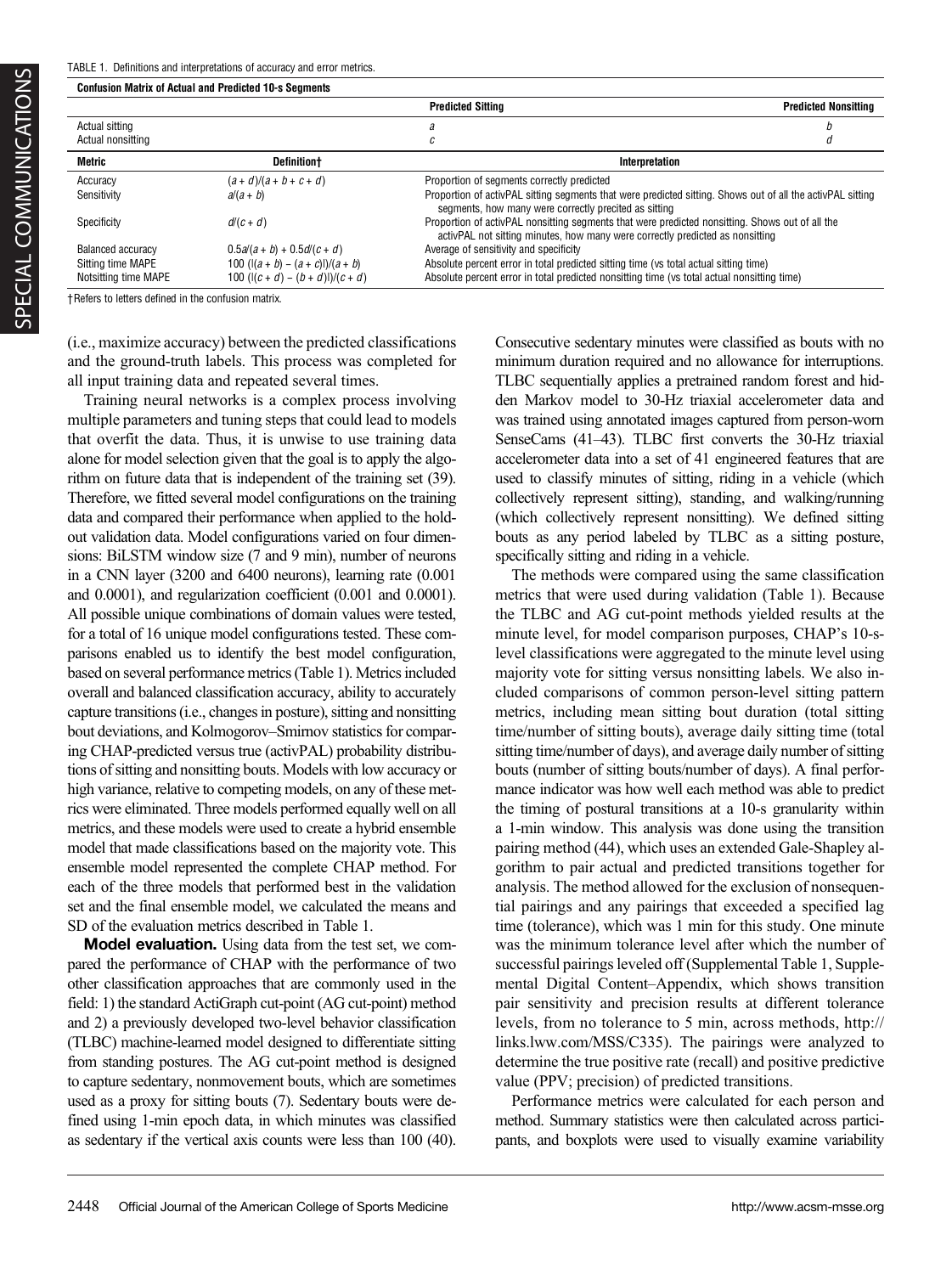

FIGURE 1—Flow diagram from the ACT study for inclusion into this study and random division into training and testing data sets. <sup>1</sup>Nonconcurrent wear represents data in which the devices are not worn concurrently. <sup>2</sup>Drift is a phenomenon in which data collected from one device seems to gradually lose or gain time when compared with another device, such that, over time, the two data streams no longer align. See Figure, Supplemental Digital Content for an example of drift in this sample,<http://links.lww.com/MSS/C335>.

across test subjects. In addition to model performance metrics, we also compared commonly used sitting pattern metrics (mean sitting bout duration, mean daily sitting time, and mean number of daily sitting bouts), derived using each method to the activPAL ground truth. General estimating equations, accounting for nesting of methods within participants, were used to evaluate differences of performance between methods and whether sitting pattern metrics derived from different methods were significantly different from those derived from activPAL. A general estimating equation was implemented using an exchangeable correlation structure and robust standard errors. Finally, to allow inference about individual-level, in addition to sample-level, agreement,

TABLE 2. Participant characteristics for the full, training, validation, and test sets.

sitting pattern metrics derived from each modeling approach (AG cut-point, TLBC, and CHAP) were also compared with activPAL using mean absolute error (MAE).

## RESULTS

Sample partitioning and characteristics. Figure 1 summarizes data loss and partitioning, and Table 2 shows participant characteristics for the final sample. Participant characteristics for the included overall ACT-AM sample were similarly distributed in the training  $(n = 399)$ , validation  $(n = 97)$ , and test sets  $(n = 213)$ .

|                                   | <b>Full Sample</b> | Training <sup>a</sup> | Validation <sup>a</sup> | Test         |
|-----------------------------------|--------------------|-----------------------|-------------------------|--------------|
| Characteristics                   | $n = 709$          | $n = 399$             | $n = 97$                | $n = 213$    |
|                                   |                    |                       | Mean (SD)               |              |
| Age, yr                           | 76.70 (6.52)       | 76.87 (6.38)          | 76.60 (6.84)            | 76.44 (6.64) |
| Sex                               |                    |                       | $n$ (%)                 |              |
| Female                            | 415 (58.5)         | 234 (58.6)            | 54 (55.7)               | 127 (59.6)   |
| Race ethnicity                    |                    |                       |                         |              |
| Hispanic or non-White             | 70 (9.9)           | 31(7.8)               | 16 (16.5)               | 23(10.9)     |
| Education                         |                    |                       |                         |              |
| Less than high school             | 10(1.4)            | 7(1.8)                | 1(1.0)                  | 2(0.9)       |
| Completed high school             | 52(7.3)            | 25(6.3)               | 8(8.2)                  | 19(8.9)      |
| Some college                      | 113 (15.9)         | 68 (17.0)             | 13 (13.4)               | 32(15.0)     |
| Completed college                 | 534 (75.3)         | 299 (74.9)            | 75 (77.3)               | 160 (75.1)   |
| BMI, $kg·m-2$                     |                    |                       |                         |              |
| $\leq$ 29                         | 537 (77.4)         | 293 (74.7)            | 81 (88.0)               | 163 (77.6)   |
| >29                               | 157 (22.6)         | 99 (25.3)             | 11(12.0)                | 47 (22.4)    |
| Self-rated health                 |                    |                       |                         |              |
| Good, poor, or very poor          | 279 (39.4)         | 164 (41.1)            | 37(38.1)                | 78 (36.6)    |
| Difficulty in walking half a mile |                    |                       |                         |              |
| Some or more                      | 168 (23.7)         | 99 (24.8)             | 21(21.6)                | 48 (22.5)    |

aDifferences between training and validation sets and the test set were not statistically significant at the 5% level using two-sample *t*-test for continuous variables and x<sup>2</sup> test for categorical variables.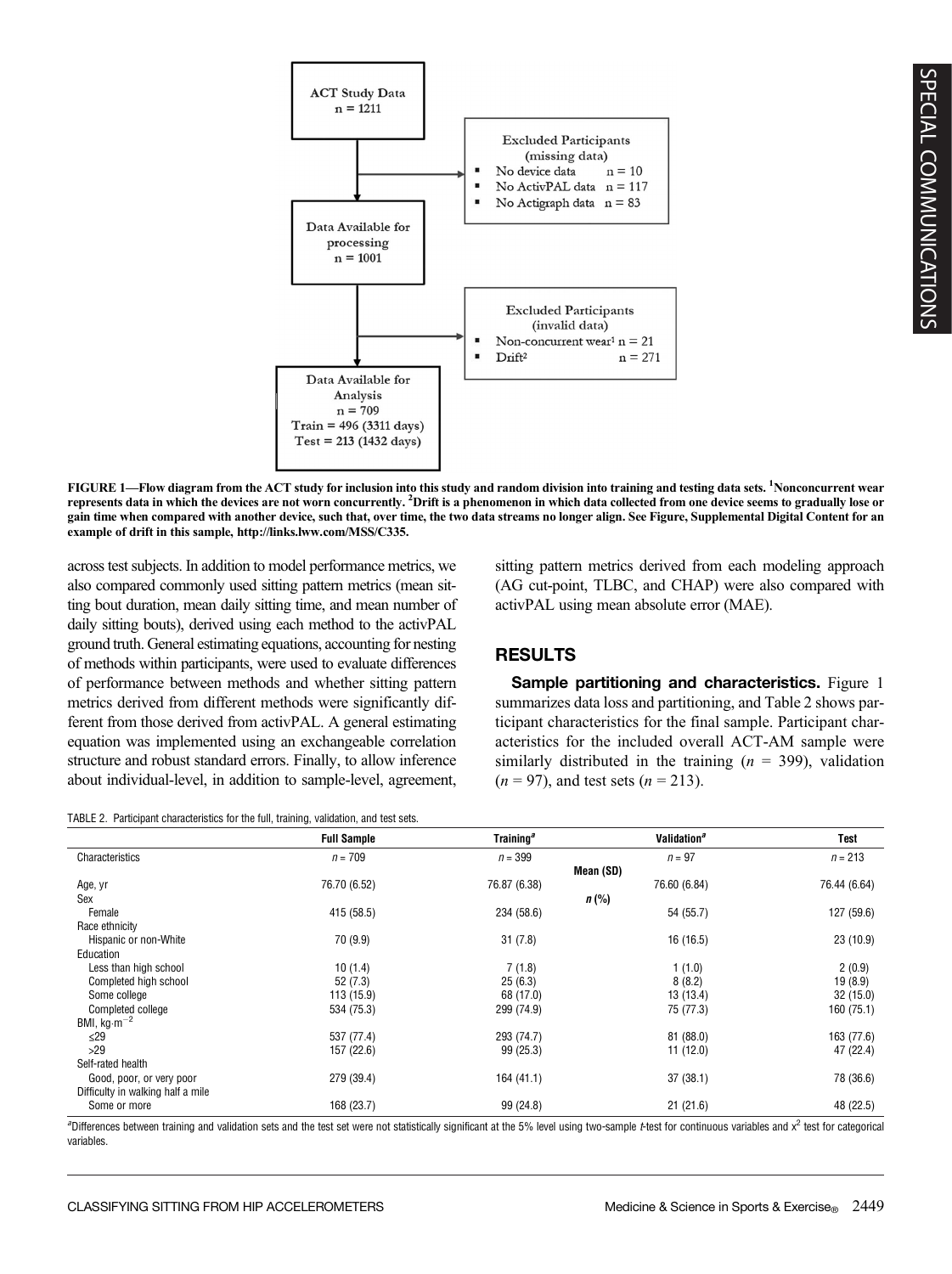TABLE 3. Test set performance of top 3 performing CNN models and ensemble CHAP at the 10-s level (mean (SD) of metrics).

| <b>Models</b>   | Accuracy (%) | <b>Balanced</b><br>Accuracy (%) | <b>Sitting Time</b><br><b>MAPE (%)</b> | Nonsittina<br>Time MAPE (%) | <b>Transition Sensitivity</b><br>(Recall) % at 1-min Tolerance <sup>a</sup> | <b>Transition PPV (Precision)</b><br>$%$ at 1-min Tolerance <sup>a</sup> |
|-----------------|--------------|---------------------------------|----------------------------------------|-----------------------------|-----------------------------------------------------------------------------|--------------------------------------------------------------------------|
|                 | 93.5(3.9)    | 91.8(4.7)                       | 5.3                                    | ۱.۱                         | 76.7 (10.3)                                                                 | 74.5 (12.6)                                                              |
|                 | 93.7(3.8)    | 91.9 (5.1)                      | 5.2                                    | 8.7                         | 76.2 (11.1)                                                                 | 76.7 (12.3)                                                              |
|                 | 93.7(3.6)    | 92.4(4.2)                       | 5.5                                    | 9.8                         | 75.8 (9.9)                                                                  | 77.0 (11.6)                                                              |
| CHAP (ensemble) | 94.1(3.6)    | 92.6(4.5)                       | 5.2                                    | 8.2                         | 77.1 (10.8)                                                                 | 80.0 (12.5)                                                              |

<sup>a</sup>Detection of transitions within  $\pm 6$  10-s epochs of ActiGraph data.

Model accuracy. Ten-second-level summary statistics of the three best CNN model configurations (labeled A, B, C) and the CHAP model are displayed in Table 3. Here we focus on the accuracy and mean absolute percent error (MAPE) metrics defined in Table 1 between the three CNN model configurations, which estimate agreement and deviation between the actual and predicted values.

Across all performance metrics, CHAP was superior to the other methods (Fig. 2) at the minute level. For balanced accuracy, which is the average of sensitivity and specificity, the AG cut-point method performed worst, with a value of 74%, followed by 83% for TLBC versus 93% for the CHAP model. All models had high sensitivity for classifying sitting, ranging from 88% (AG cut-point) to 97% (CHAP). Specificity varied markedly between models: 60% for AG cut-point, 74% for TLBC, and 89% for CHAP. The differences in performance in balanced accuracy, sensitivity, and specificity between CHAP and the AG cut-point method, and between CHAP and TLBC were statistically significant at the 5% level. The MAPE values of sitting versus nonsitting classification were not similar. Although all methods were able to accurately classify true sitting, the AG cut-point and TLBC methods classified between 25% and 40% of true (activPAL registered) nonsitting as sitting. Of note, the variation in these metrics was also higher for the AG cut-point and TLBC versus CHAP, indicating superior individual-level agreement for the latter method.

Participant-level sitting pattern classification. Figure 3 shows results of the sitting pattern analyses. The average mean bout duration from CHAP, 15.7 min·d−<sup>1</sup> , did not significantly differ

relative to activPAL, 15.4 min·d<sup>-1</sup> (MAE<sub>CHAP</sub> = 2 min). Average mean bout duration using the AG cut-point  $(9.4 \text{ min} \cdot \text{d}^{-1})$ and TLBC methods (49.4 min·d−<sup>1</sup> ), did significantly differ at the 5% level relative to activPAL (MAE<sub>AG cut-point</sub> = 6 min and  $MAE<sub>TLBC</sub> = 34 min$ . Average daily sitting time derived using AG cut-point  $(643.2 \text{ min-d}^{-1})$  and using the TLBC method (616.2 min·d−<sup>1</sup> ), was significantly different relative to activPAL  $(594.6 \text{ min-d}^{-1})$ ; MAE<sub>AG cut-point</sub> = 75 min, and MAE<sub>TLBC</sub> = 50 min), but average daily sitting time derived from CHAP (595.4 min·d−<sup>1</sup> ) was not significantly different relative to activPAL (MAE $_{\text{CHAP}}$  = 31 min). Average daily number of sitting bouts using all three methods was significantly different from activPAL. Of the three methods, average daily number of sitting bouts derived using CHAP (41.8 per day) was the closest to activPAL (43.9 per day;  $MAE<sub>CHAP</sub> = 5$ ), and the difference was not deemed to be relevant in practice. The average daily number of sitting bouts derived using AG cut-point (79.2 per day) and TLBC (14.1 per day) had much larger deviations relative to activPAL (MAE<sub>AG cut-point</sub> = 35 and MAE<sub>TLBC</sub> = 30). The results suggest that the latter two methods are unable to accurately capture sitting patterns. AG cut-point overpredicted the number of transitions by two times explaining why its mean bout duration was lower than activPAL, whereas TLBC underpredicted relative to activPAL by two-thirds and hence why its mean bout duration was higher. Despite its superior performance to the other two methods, the CHAP method had slightly lower person-to-person variability (i.e., lower SDs) compared with activPAL.

Classifying the timing of sit-to-stand transitions. We examined accuracy in predicting sit-to-stand transitions



FIGURE 2—Minute-level performance (balanced accuracy, sensitivity/recall, specificity) in classifying sitting vs not sitting comparing AG cut-point (pink), TLBC (blue), and CHAP (green).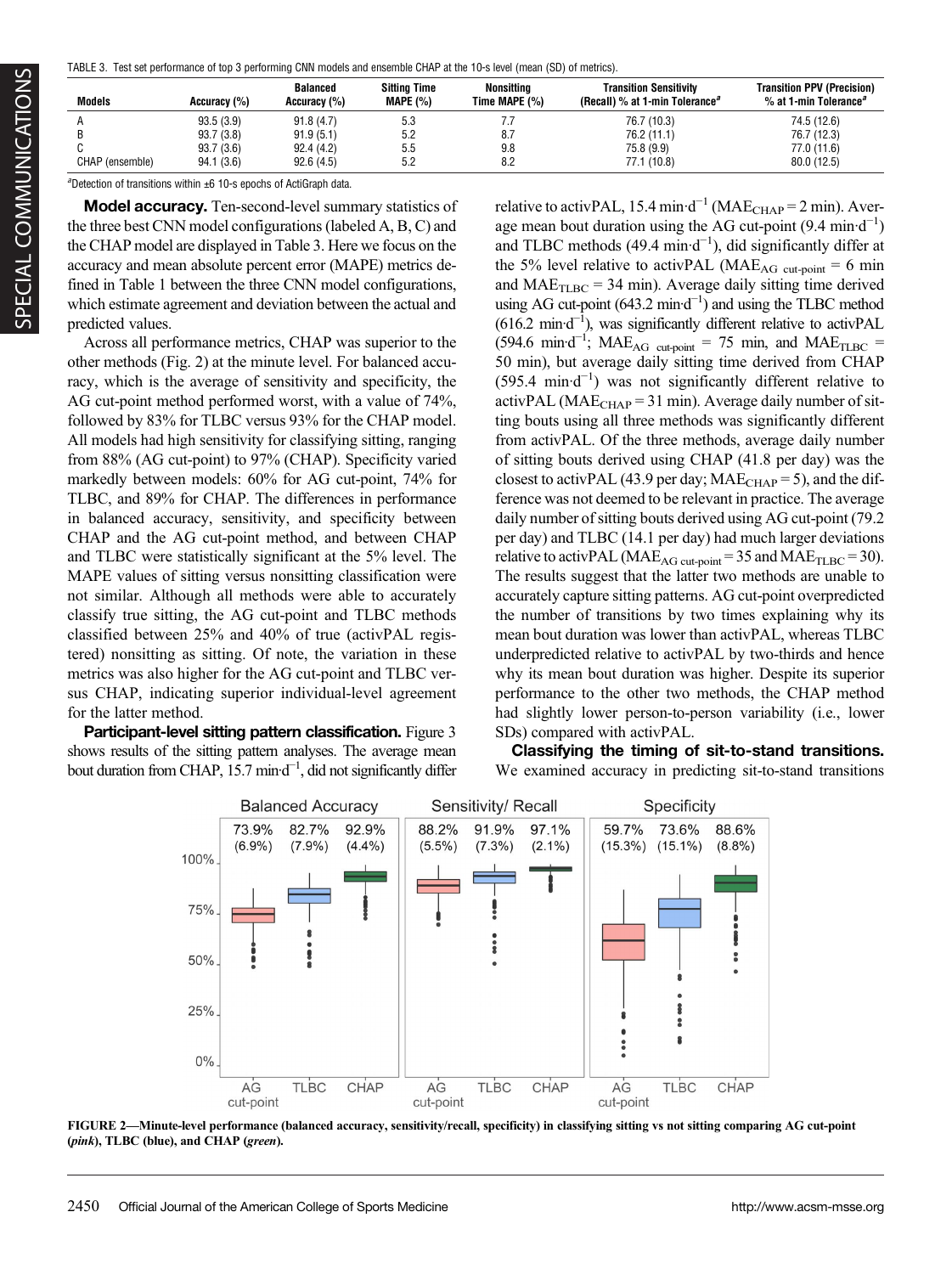

FIGURE 3—Person-level sitting pattern metrics (mean sitting bout duration, average daily sitting time in minutes, average daily number of sitting bouts) comparing activPAL (orange), AG cut-point (pink), TLBC (blue), and CHAP (green).

within a 1-min window by the three methods compared with the activPAL (Fig. 4). Transition sensitivity estimates the percent of true transitions (as registered by the activPAL), which were captured by the different methods. Sensitivity for transition detection was similar for the AG cut-point (72%) and CHAP (83%), whereas it was only 26% for TLBC, likely due to oversmoothing. Transition PPV or precision estimates the proportion of predicted transitions, which are true activPAL transitions. In contrast to the sensitivity results, PPV was similar for CHAP  $(83\%)$  and TLBC  $(71\%)$ , whereas it was only  $30\%$ for the AG cut-point. The differences in performance in transition sensitivity and transition PPV between CHAP and the AG cut-point method, and between CHAP and TLBC were statistically significant at the 5% level.

# **DISCUSSION**

The CHAP model had higher accuracy than existing methods for classifying sitting bouts and sit-to-stand transitions from free-living hip-worn accelerometer data in older adults. As such, it represents an important step forward in the field of sitting pattern measurement in this population. CHAP will allow for less cumbersome protocols for studies in older adults by necessitating only one hip-worn device to measure both posture and motion. CHAP can be used to reprocess previously collected hip-worn accelerometer data among older adults, resulting in more accurate measures of true sitting time and patterns in existing cohort studies as well as future studies that choose to use hip-worn accelerometers.

The AG cut-point method overestimated true sitting time and failed to capture sit-to-stand transitions that are key to the measurement of sitting patterns (15–17,45). This underscores the importance of using methods for their intended use. That is, cut-point methods are meant to capture movement intensity and nonmovement but not changes in posture. The main shortcoming of the cut-point method was that it misclassified approximately 40% of activPAL registered nonsitting time as sitting, while simultaneously overpredicting sit-to-stand transitions such that approximately 70% of the transitions it predicted were not activPAL transitions, resulting in inaccurate measures of sitting patterns. These findings are in line with other studies that support the use of hip-worn



FIGURE 4—Assessment of minute-level performance in timing of classification of sit-to-stand transitions within 1-min window (tolerance) using paired actual and predicted transitions for AG cut-point (pink), TLBC (blue), and CHAP (green).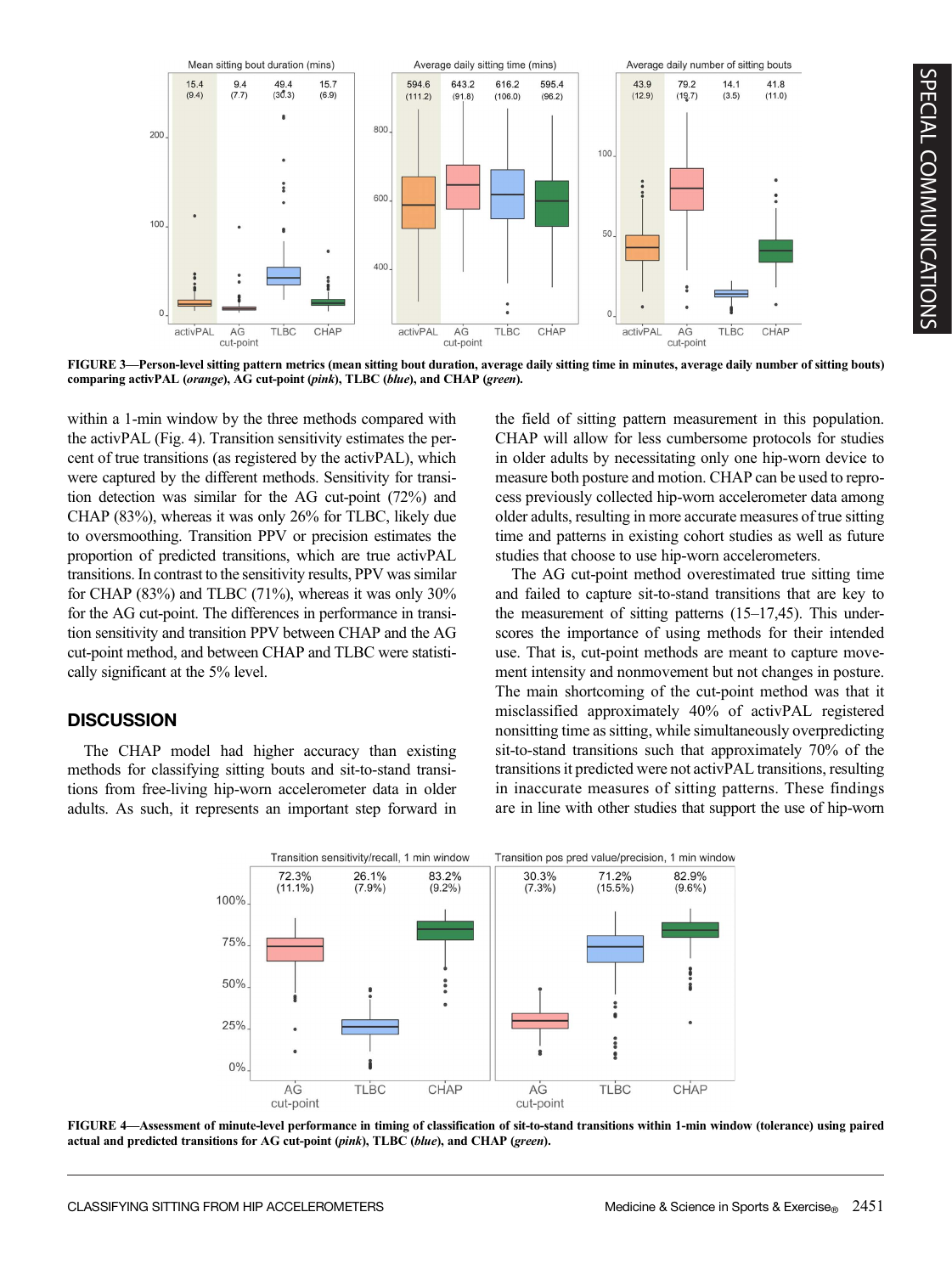accelerometry for measuring motion and movement but suggest thigh-worn devices for measuring posture and postural transitions  $(11-13,15-17)$ . Thus, evidence on sitting patterns measured using ActiGraph cut-points should be interpreted with caution. It is not clear whether such misestimation has major impacts on the ability to detect associations between sitting patterns and health. Nonetheless, there is sufficient evidence to suggest that sitting pattern estimates, derived from ActiGraph cut-points should not be compared with studies that employed posture-based measures such as activPAL or used to inform specific thresholds of sitting patterns when generating intervention or public health recommendations.

Transitions have been a large issue for the field even with application of machine-learned algorithms. Machine learning approaches most often rely on single-label classification within a given window or period (e.g., 5 min), and therefore, an inherent assumption is that only one activity type occurs within each interval window (22). Laboratory-based training data reduce the amount of transitions, resulting in algorithms with high predictive accuracy, but algorithms trained on data obtained from free-living populations must account for the inherent messiness of human postural changes and movement. The TLBC method was designed to address some of these limitations by training it against free-living images collected by a body-worn camera. However, the body-worn camera captured images triggered by changes in light and movement, meaning TLBC was unable to reliably capture postural transitions or their exact timing, leading to an underestimation of postural transitions (44). Solutions have been proposed in the literature to allow for better identification of transitions by machine learning models including activity-based windowing and adaptive sliding window segmentation, where for both solutions windows are adjusted to ensure one activity is represented per window and windows can vary in size throughout the dataset (46,47). Alternatively, CHAP uses a BiLSTM component with a fixed window that automatically learns to capture the transitions during training. We found that, although the model accuracy did not significantly vary (at most 2% variation) with the chosen BiLSTM window size, it significantly affected the ability of the model to capture transitions correctly. As the window size was increased from 1 to 9 min, the transition capturing recall reduced by 6% from 83% to 77% and the PPV increased by 23% from 56% to 79%. In practice, we found that a window size of 7–9 min works well for our data, which had a mean activPAL sitting bout time of 15.4 min and mean nonsitting bout time of 7.9 min. More experimental results on the model sensitivity for the chosen BiLSTM window size are provided in Supplemental Table 2 (see Table, Supplemental Digital Content, Appendix, [http://links.lww.com/MSS/C335\)](http://links.lww.com/MSS/C335).

Deep learning methods to improve measures derived from accelerometer data are of growing interest in the field. For instance, Nawaratne et al. (48) leverage a CNN model architecture to derive measures of physical activity intensity from wrist-worn ActiGraph that are of equal caliber to those measured from the hip-worn ActiGraph. Although the goals of Nawaratne et al.'s model differ from those of CHAP, making the results not directly comparable, their work demonstrates the utility of CNN model architecture in constructing machine-learned approaches to processing accelerometer data. CHAP builds on this approach, adding a BiLSTM layer for improved measurement of activity transitions.

We were able to find only one other study that uses hipworn ActiGraph data to classify sedentary behavior and sitting patterns in a free-living population with high accuracy. Kuster et al. (49) developed an algorithm utilizing hip-worn ActiGraph data in a sample of office workers ( $n = 38$ ) to detect prolonged sitting bouts ( $\geq$ 5 and  $\geq$ 10 min). Their method used a random forest classifier on 563 engineered ActiGraph signal features, followed by a bagged classification tree ensemble method. The model achieved a low bias of ≤7 min·d<sup>-1</sup>, when classifying time spent in prolonged sitting bouts ( $\geq$ 5 and  $\geq$ 10 min) relative to activPAL. CHAP builds on the model of Kuster et al. in several ways. Most importantly, it was developed, validated, and tested on a larger and more representative cohort ( $n = 709$ ) of free-living older adults. Through the CNN + BiLSTM architecture, CHAP was also able to automate the feature extraction process rather than relying on human-engineered features. As a result, CHAP requires less human input than the Kuster et al. model and is a versatile and flexible model that can be used to derive various person-level sitting pattern variables beyond prolonged sitting bouts. This application in the older adult population of the ACT cohort represents only the first test-case for CHAP. Future work will apply this method in other populations to assess performance and generalizability of CHAP in other age groups, and refine the model for broader generalizability across age, sex, and other key demographic factors.

Researchers interested in more deeply exploring the CHAP algorithm or applying CHAP to their existing hip-worn accelerometer data to derive postural transition and sitting pattern metrics are invited to explore the study's GitHub repository. CHAP and associated user documentation are available for download from<https://github.com/ADALabUCSD/DeepPostures>.

Our study has several limitations that should be considered. We used thigh-worn activPAL data as ground truth rather than direct observation, which could lead to compounding of the activPAL's inherent measurement error. However, we believe the benefit of obtaining large amounts of free-living data outweighs limitations of activPAL. Furthermore, activPAL has been shown to be a highly valid instrument for measuring postural transitions (25). Notably, CHAP had slightly lower person-to-person variability (i.e., lower SDs for derived sitting pattern metrics) compared with activPAL, which could potentially result in reduced statistical power in studies of associations between sitting patterns and health outcomes, and should be addressed in future studies. However, because our CHAP model predictions have similar probability distributions to that of the ground truth (activPAL), in practice, we do not expect substantial negative effects on study power when using CHAP predictions. Despite these limitations, our study had considerable strengths, including the large sample size and rigorous machine learning procedures used. Although CHAP allows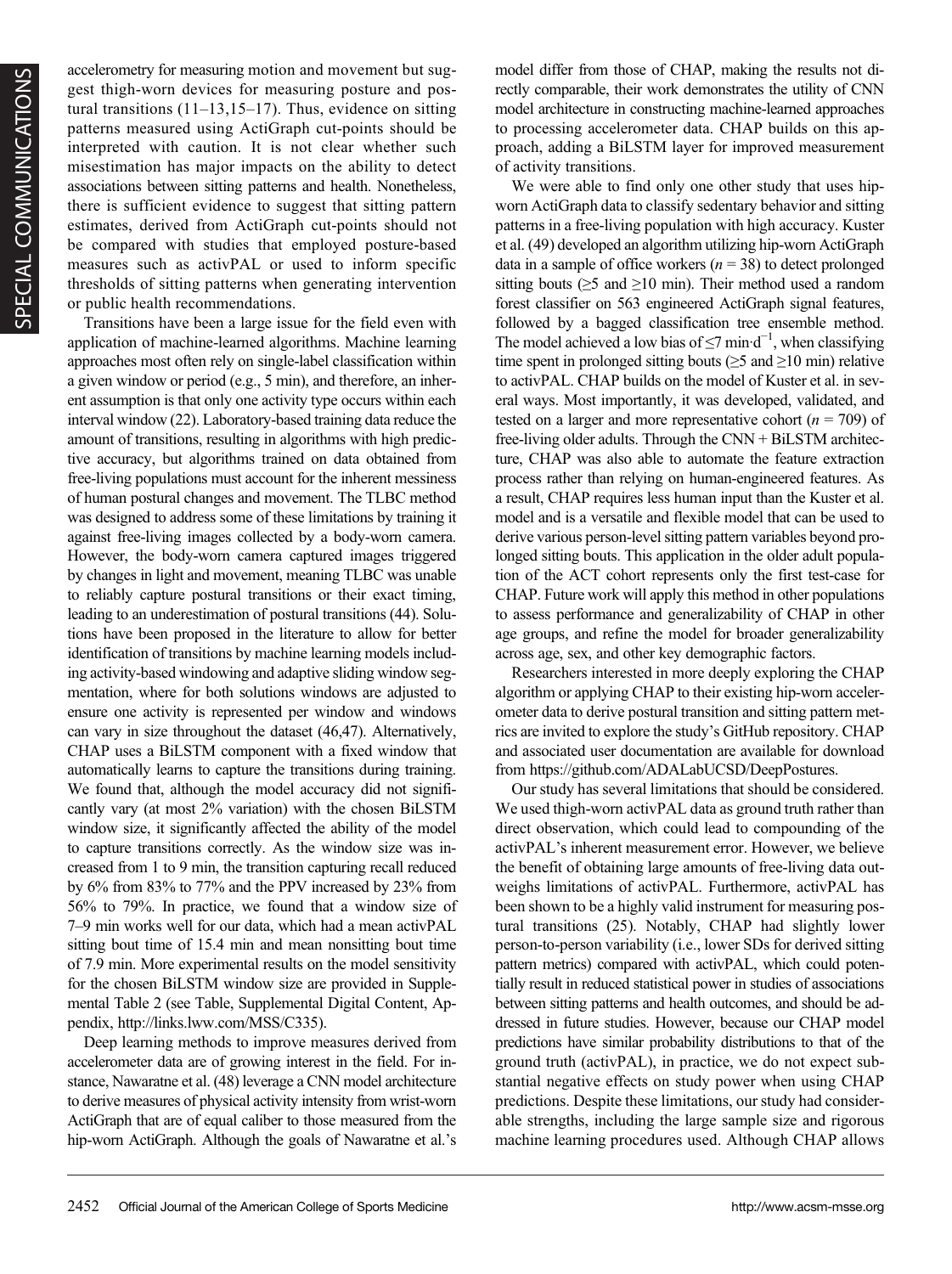posture-based classification from a single device, the hip-worn ActiGraph, it is important to acknowledge that methods for integrating both types of sensors (e.g., activPAL and ActiGraph) to achieve systems for postural and motion measurement have been previously developed (14). In addition, recent studies have developed accurate classification methods of wrist-worn accelerometer data for both sedentary behavior and sitting patterns (50,51).

CHAP performed much better than currently available methods, and it established a novel and powerful framework for models that use hip-worn data. This advance will allow researchers to better understand the epidemiology of sitting patterns, including norms among healthy and unhealthy people and how sitting patterns are causally associated with a myriad of healthy aging outcomes. In addition, it will reduce participant burden by allowing for accurate measurement of posture and

#### **REFERENCES**

- 1. Copeland JL, Ashe MC, Biddle SJ, et al. Sedentary time in older adults: a critical review of measurement, associations with health, and interventions. Br J Sports Med. 2017;51(21):1539.
- 2. Biswas A, Oh PI, Faulkner GE, et al. Sedentary time and its association with risk for disease incidence, mortality, and hospitalization in adults: a systematic review and meta-analysis. Ann Intern Med. 2015;162:123–32.
- 3. Knaeps S, Bourgois JG, Charlier R, Mertens E, Lefevre J, Wijndaele K. Ten-year change in sedentary behaviour, moderate-to-vigorous physical activity, cardiorespiratory fitness and cardiometabolic risk: independent associations and mediation analysis. Br J Sports Med. 2018;52(16):1063–8.
- 4. De Rezende LF, Rodrigues Lopes M, Rey-López JP, Matsudo VK, Luiz Odo C. Sedentary behavior and health outcomes: an overview of systematic reviews. PLoS One. 2014;9(8):e105620.
- 5. Matthews CE, Chen KY, Freedson PS, et al. Amount of time spent in sedentary behaviors in the United States, 2003-2004. Am J Epidemiol. 2008;167:875–81.
- 6. Harvey JA, Chastin SF, Skelton DA. How sedentary are older people? A systematic review of the amount of sedentary behavior. J Aging Phys Act. 2015;23:471–87.
- 7. Healy GN, Dunstan DW, Salmon J, et al. Breaks in sedentary time: beneficial associations with metabolic risk. Diabetes Care. 2008; 31(4):661–6.
- 8. Chastin SF, Granat MH. Methods for objective measure, quantification and analysis of sedentary behaviour and inactivity. Gait Posture. 2010;31(1):82–6.
- 9. Bellettiere J, Winkler EAH, Chastin SFM, et al. Associations of sitting accumulation patterns with cardio-metabolic risk biomarkers in Australian adults. PLoS One. 2017;12(6):e0180119.
- 10. Boerema ST, van Velsen L, Vollenbroek MM, Hermens HJ. Pattern measures of sedentary behaviour in adults: a literature review. Digit Health. 2020;6:2055207620905418.
- 11. Janssen X, Cliff DP. Issues related to measuring and interpreting objectively measured sedentary behavior data. Meas Phys Educ Exerc Sci. 2015;19(3):116-24.
- 12. Kim Y, Barry VW, Kang M. Validation of the ActiGraph GT3X and activPAL accelerometers for the assessment of sedentary behavior. Meas Phys Educ Exerc Sci. 2015;19:125–37.
- 13. Montoye AHK, Pivarnik JM, Mudd LM, Biswas S, Pfeiffer KA. Validation and comparison of accelerometers worn on the hip, thigh, and wrists for measuring physical activity and sedentary behavior. AIMS Public Health. 2016;3(2):298–312.
- 14. Myers A, Gibbons C, Butler E, et al. A novel integrative procedure for identifying and integrating three-dimensions of objectively

motion using one hip-worn device, rather than necessitating several devices. Ultimately, these data will be needed to help inform future guidelines for sedentary behavior among older adults.

This work was supported by grant number U01AG006781 from the National Institute on Aging and R01DK114945 from the National Institute of Diabetes and Digestive and Kidney Diseases. It was also supported in part by a Hellman Fellowship, an NSF CAREER Award under award number 1942724, and a gift from VMware. The content is solely the responsibility of the authors and does not necessarily represent the views of any of these organizations. We thank the members of UC San Diego's Database Lab and Center for Networked Systems for their feedback on this work.

The authors have no conflicts of interest to declare. Results of the present study do not constitute endorsement by the American College of Sports Medicine. Results of the study are presented clearly, honestly, and without fabrication, falsification, or inappropriate data manipulation.

measured free-living sedentary behaviour. BMC Public Health. 2017;17:979.

- 15. Barreira TV, Zderic TW, Schuna JM Jr, Hamilton MT, Tudor-Locke C. Free-living activity counts-derived breaks in sedentary time: are they real transitions from sitting to standing? Gait Posture. 2015;42(1):70–2.
- 16. Carlson JA, Bellettiere J, Kerr J, et al. Day-level sedentary pattern estimates derived from hip-worn accelerometer cut-points in 8–12-year-olds: do they reflect postural transitions? J Sports Sci. 2019;37(16):1899–909.
- 17. Bellettiere J, Tuz-Zahra F, Carlson J, et al. Agreement of sedentary behaviour metrics derived from hip-worn and thigh-worn accelerometers among older adults: with implications for studying physical and cognitive health. J Meas Phys Behav. 2021;4:79–88.
- 18. Sasaki JE, Hickey AM, Staudenmayer JW, John D, Kent JA, Freedson PS. Performance of activity classification algorithms in free-living older adults. Med Sci Sports Exerc. 2016;48(5):941-50.
- 19. Marcotte RT, Petrucci GJ, Cox MF, Freedson PS, Staudenmayer JW, Sirard JR. Estimating sedentary time from a hip- and wrist-worn accelerometer. Med Sci Sports Exerc. 2020;52(1):225–32.
- 20. Wullems JA, Verschueren SMP, Degens H, Morse CI, Onambélé GL. Performance of thigh-mounted triaxial accelerometer algorithms in objective quantification of sedentary behaviour and physical activity in older adults. PLoS One. 2017;12(11):e0188215.
- 21. Ellis K, Godbole S, Marshall S, Lanckriet G, Staudenmayer J, Kerr J. Identifying active travel behaviors in challenging environments using GPS, accelerometers, and machine learning algorithms. Front Public Heal. 2014;2:36.
- 22. Farrahi V, Niemelä M, Kangas M, Korpelainen R, Jämsä T. Calibration and validation of accelerometer-based activity monitors: a systematic review of machine-learning approaches. Gait Posture. 2019;68: 285–99.
- 23. Narayanan A, Desai F, Stewart T, Duncan S, MacKay L. Application of raw accelerometer data and machine-learning techniques to characterize human movement behavior: a systematic scoping review. J Phys Act Health. 2020;17(3):360–83.
- 24. Rosenberg D, Godbole S, Ellis K, et al. Classifiers for accelerometermeasured behaviors in older women. Med Sci Sports Exerc. 2017; 49(3):610–6.
- 25. Giurgiu M, Bussmann JBJ, Hill H, et al. Validating accelerometers for the assessment of body position and sedentary behavior. J Meas Phys Behav. 2020;3(3):253–63.
- 26. Kerr J, Carlson J, Godbole S, Cadmus-Bertram L, Bellettiere J, Hartman S. Improving hip-worn accelerometer estimates of sitting using machine learning methods. Med Sci Sports Exerc. 2018;50(7): 1518–24.